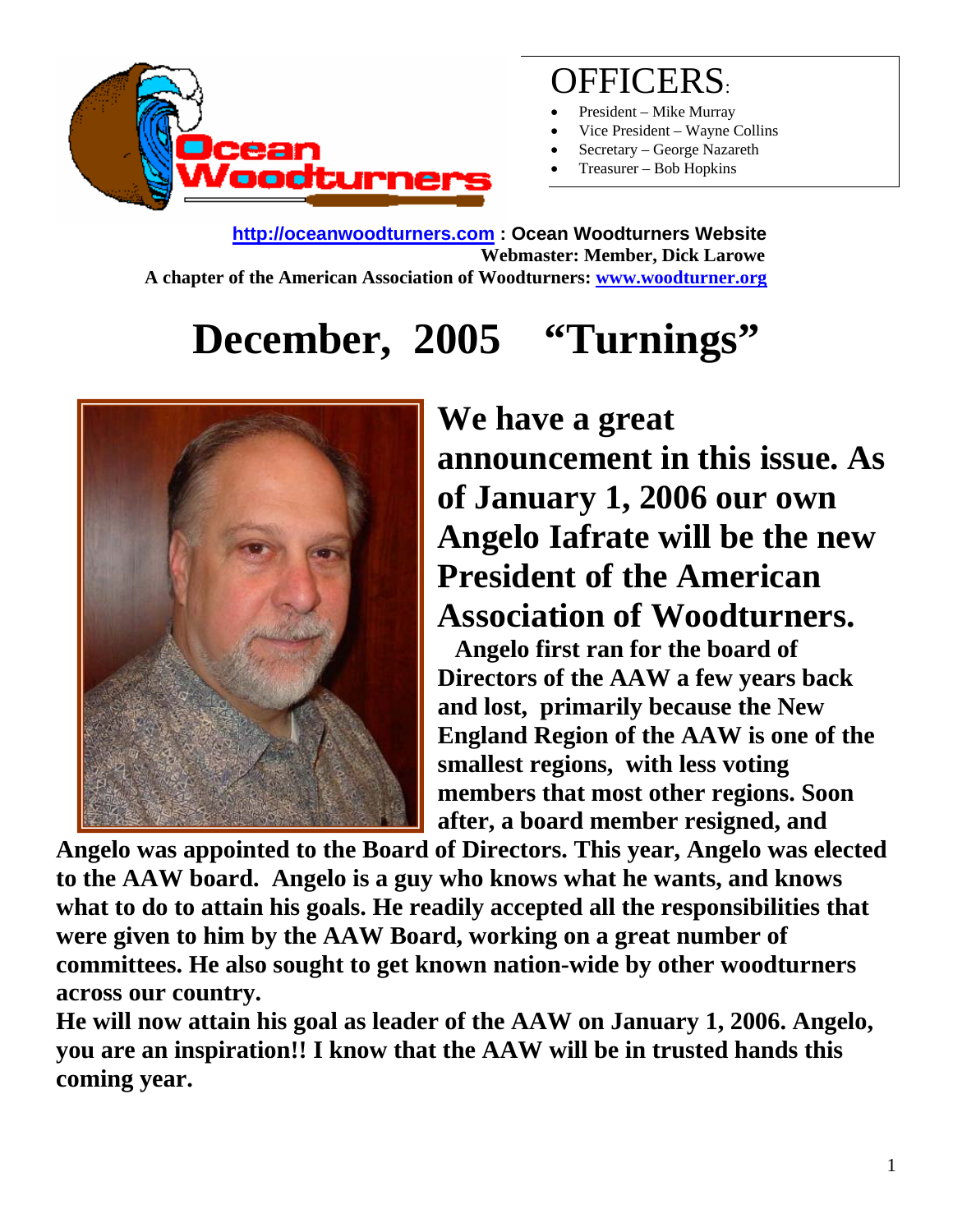**Mike Murray announced that the Pen Ceremony would be held sometime in the future at a time to be announced.** 

**The on-line Auction of turnings by world famous turners for Hurricane Katrina woodturners has been postponed. More information will be supplied when it is announced by the AAW.**

**Treasurer Bob Hopkins announced that the club balance is now \$1988.09** 

**New Members: Jerry Hyatt and Jim Chase have joined our organization.** 

**Member Randy Jorgenson announced that his group that is carving wooden horses for a future carousel at Warwick's Oakland Beach, will have their carvings on display at Moses**  Brown School on Lloyd Ave in Providence from November  $29<sup>th</sup>$  to December  $16<sup>th</sup>$ .

**Nominating Committee: President Mike Murray appointed Rich Lemieux, Bill Smith and Mickey Goodman to present a slate of officers to be voted on at our December meeting.** 

## **Show and Tell**



**John Chakuroff: round clock, 4 wedding goblets, 2 spools, and metal hollowing tools Mickey Goodman: (on right side next to segmented vase) a lidded box of Spalted Maple Bob O'Connor: (unfortunately obscured in the back) 3 small bowls Larry Dunklee: a French rolling pin Ron Chatterly: (on right side) 1 large Butternut bowl Rich Lemieux: (on left side) a bowl and a doorstop made by two of his students David Barwise: (in center front) 3 Mahogany bells George Nazareth: a segmented vase**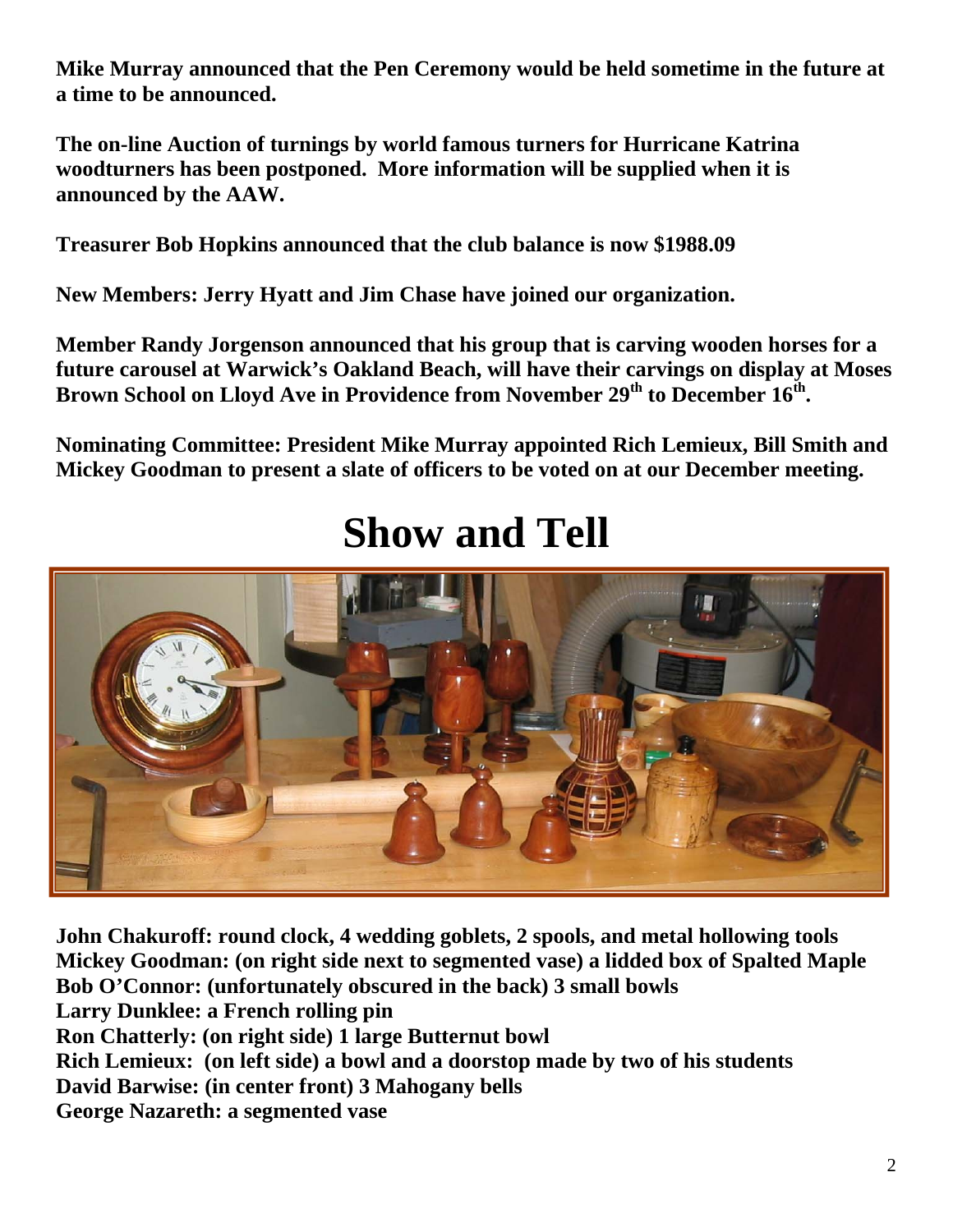

**Angelo Iafrate giving young Jared, Kevin Kempf's grandson, a try at lathe turning.** 

#### **Next Meeting Thursday, December 15, 2005 7:00 PM**

#### **Woodcraft 1000 Division St. East Greenwich, RI We will be voting on our slate of officers for 2006 Demonstration**

**We will have another hands-on session with lathes set up. We will be turning hollow Christmas ornaments Bring you favorite small turning tools**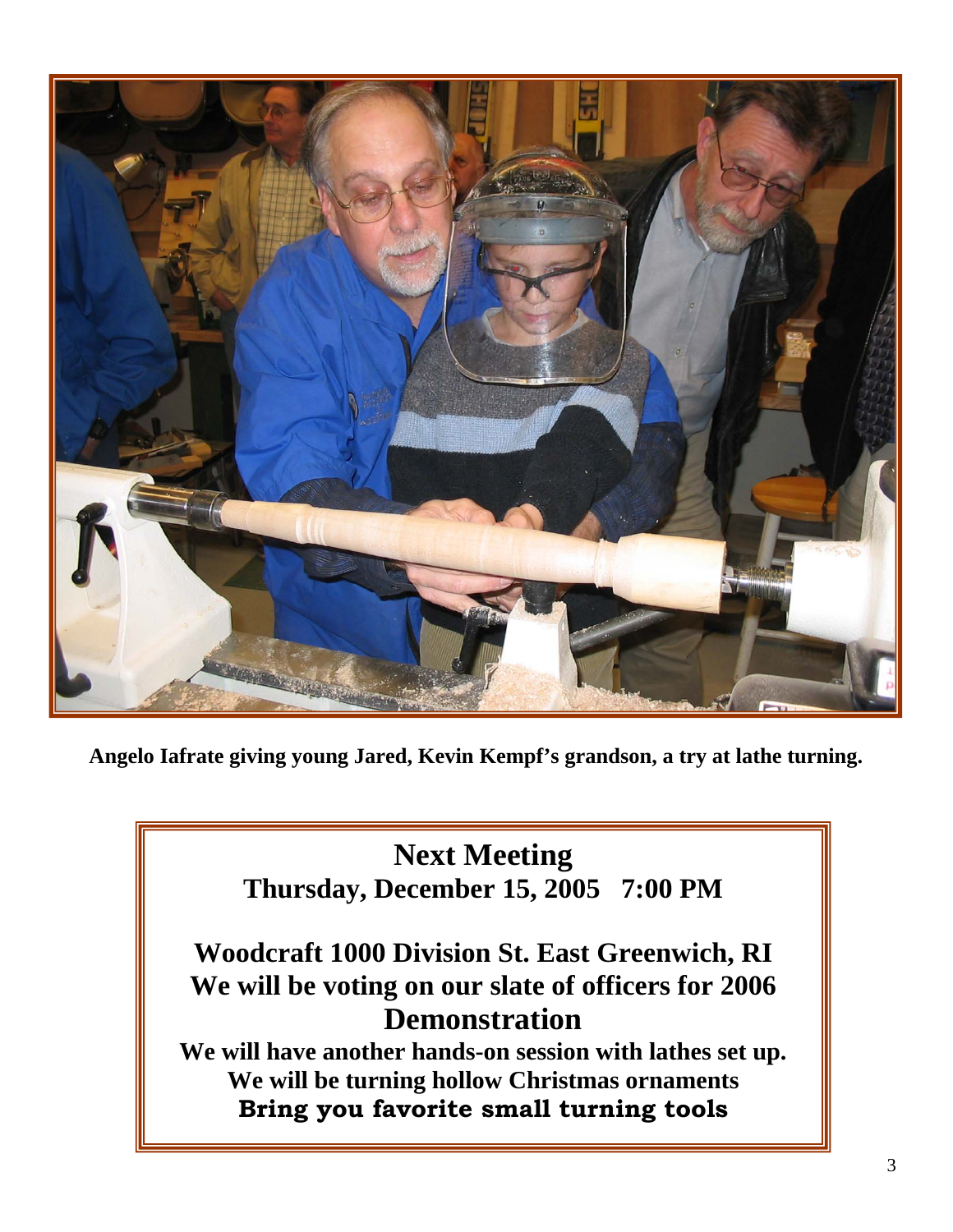

**Mickey Goodman rounding up a large spindle. Henry Lambert intently watching** 

**Master Woodturner, Ken Dubay,offers One-on-One Lessons (860-228-2695) One, Two or three day courses are available. Lunch and all materials are included. Take it from those of us who have taken courses with Ken, the lunch alone is worth it! Ken specializes in natural edge turnings and his address is: Kenneth Dubay Overhill Turnings 154 Rt 6 , Columbia, CT 06237**